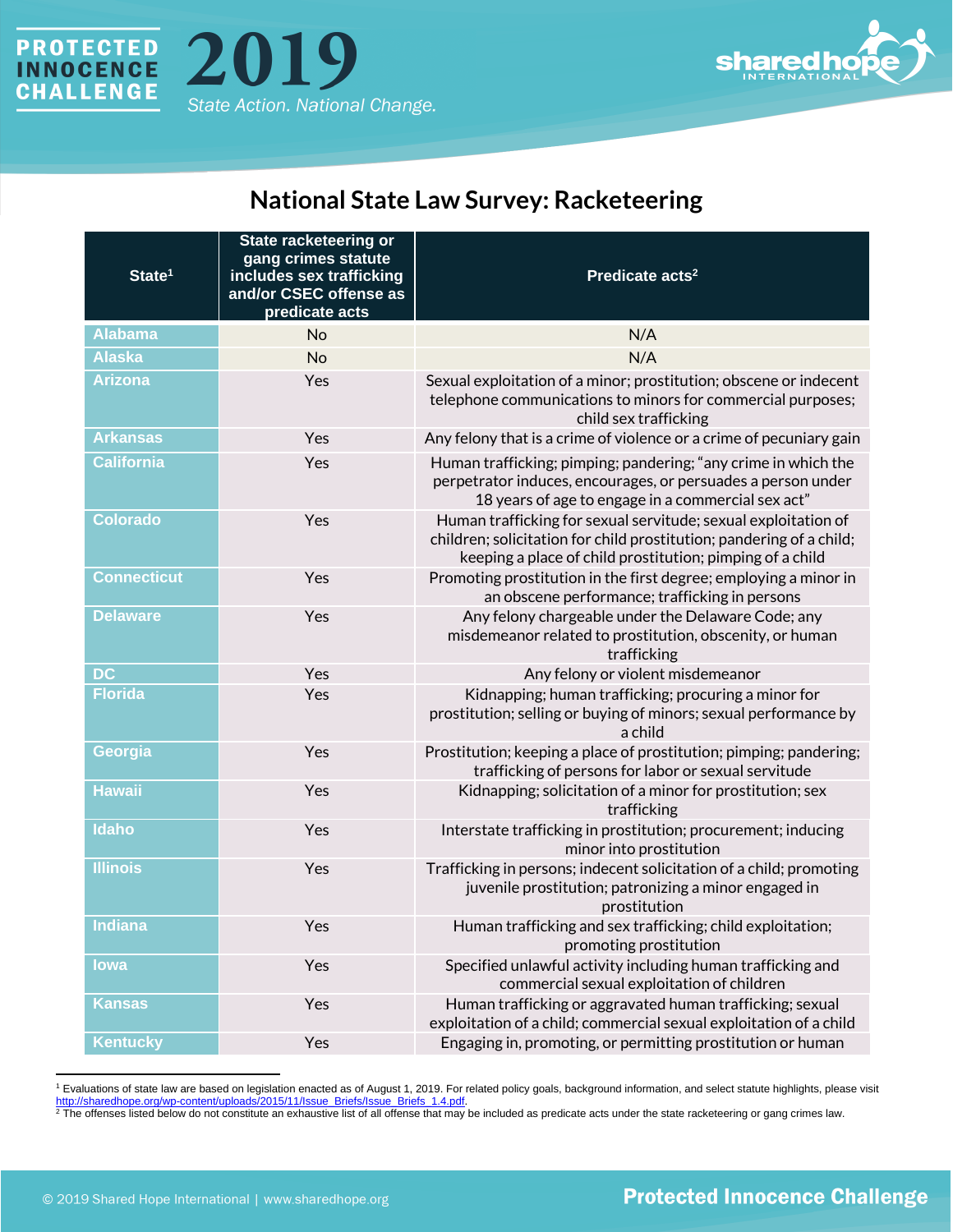|                       |                  | trafficking                                                                                                                                                                                                                                                                                                                                                                                                                                          |
|-----------------------|------------------|------------------------------------------------------------------------------------------------------------------------------------------------------------------------------------------------------------------------------------------------------------------------------------------------------------------------------------------------------------------------------------------------------------------------------------------------------|
| Louisiana             | Yes              | Pandering; human trafficking; trafficking of children for sexual<br>purposes; sale of minor children; pornography involving<br>juveniles; computer-aided solicitation of a minor; prostitution;<br>soliciting prostitutes; inciting prostitutes; promoting<br>prostitution; letting premises for prostitution; enticing persons<br>into prostitution; keeping a disorderly place; letting a disorderly<br>place; operation of places of prostitution |
| <b>Maine</b>          | No               | N/A                                                                                                                                                                                                                                                                                                                                                                                                                                                  |
| <b>Maryland</b>       | Yes              | Sex trafficking; receiving earnings of prostitute; house of<br>prostitution; any crime of violence                                                                                                                                                                                                                                                                                                                                                   |
| <b>Massachusetts</b>  | Yes              | Child exploitation; enticement of a child under 16; human<br>trafficking; prostitution                                                                                                                                                                                                                                                                                                                                                               |
| <b>Michigan</b>       | Yes              | Child sexually abusive activity or material; pandering; human<br>trafficking                                                                                                                                                                                                                                                                                                                                                                         |
| <b>Minnesota</b>      | Yes              | Solicitation, inducement, and promotion of prostitution; sex<br>trafficking                                                                                                                                                                                                                                                                                                                                                                          |
| <b>Mississippi</b>    | Yes              | Prostitution, procuring prostitutes; enticing a child for<br>concealment, prostitution, or marriage; exploitation of children;<br>human trafficking                                                                                                                                                                                                                                                                                                  |
| <b>Missouri</b>       | Yes              | Promoting online sexual solicitation; sexual trafficking of a child<br>in the first degree; sexual trafficking of a child in the second<br>degree; patronizing prostitution; promoting prostitution in the<br>first degree; promoting prostitution in the second degree; sexual<br>exploitation of a minor; child used in sexual performance;<br>promoting sexual performance by a child                                                             |
| <b>Montana</b>        | Yes <sup>3</sup> | Any felony committed in associated with a criminal street gang                                                                                                                                                                                                                                                                                                                                                                                       |
| <b>Nebraska</b>       | Yes              | Pandering; keeping a place of prostitution; sex trafficking of a<br>minor; any act related to the visual depiction of sexually explicit<br>conduct prohibited in the Child Pornography Prevention Act                                                                                                                                                                                                                                                |
| <b>Nevada</b>         | Yes              | Pandering and sex trafficking; trafficking in persons                                                                                                                                                                                                                                                                                                                                                                                                |
| <b>New Hampshire</b>  | No               | N/A                                                                                                                                                                                                                                                                                                                                                                                                                                                  |
| <b>New Jersey</b>     | Yes              | Human trafficking; prostitution and related offenses;<br>endangering the welfare of children                                                                                                                                                                                                                                                                                                                                                         |
| <b>New Mexico</b>     | Yes              | Any offense involving promoting prostitution, including<br>enticement of children and human trafficking                                                                                                                                                                                                                                                                                                                                              |
| <b>New York</b>       | Yes              | Promoting prostitution in the first through third degree; sex<br>trafficking of a child; promoting an obscene sexual performance<br>by a child; promoting a sexual performance by a child                                                                                                                                                                                                                                                            |
| <b>North Carolina</b> | Yes              | Any felony under Chapter 14 (Criminal Law) committed as part<br>of a continuing series of violations                                                                                                                                                                                                                                                                                                                                                 |
| <b>North Dakota</b>   | Yes              | Child pornography; prostitution; human trafficking                                                                                                                                                                                                                                                                                                                                                                                                   |
| <b>Ohio</b>           | Yes              | Compelling prostitution; promoting prostitution; trafficking in<br>persons                                                                                                                                                                                                                                                                                                                                                                           |
| <b>Oklahoma</b>       | Yes              | Human trafficking; trafficking in children; minors-procuring for<br>participation in pornography; child under 18 years of age-<br>procuring for prostitution, lewdness or other indecent act; child<br>under 18-inducing, keeping, detaining, or restraining for<br>prostitution                                                                                                                                                                     |

<sup>&</sup>lt;sup>3</sup> Montana has not enacted a racketeering statute, but Mont. Code Ann. § 45-8-404 (Additional sentence for criminal street gang-related felony) provides an enhanced penalty for the commission of a felony "committed for the benefit of, at the direction of, or in association with any criminal street gang  $\dots$  ."